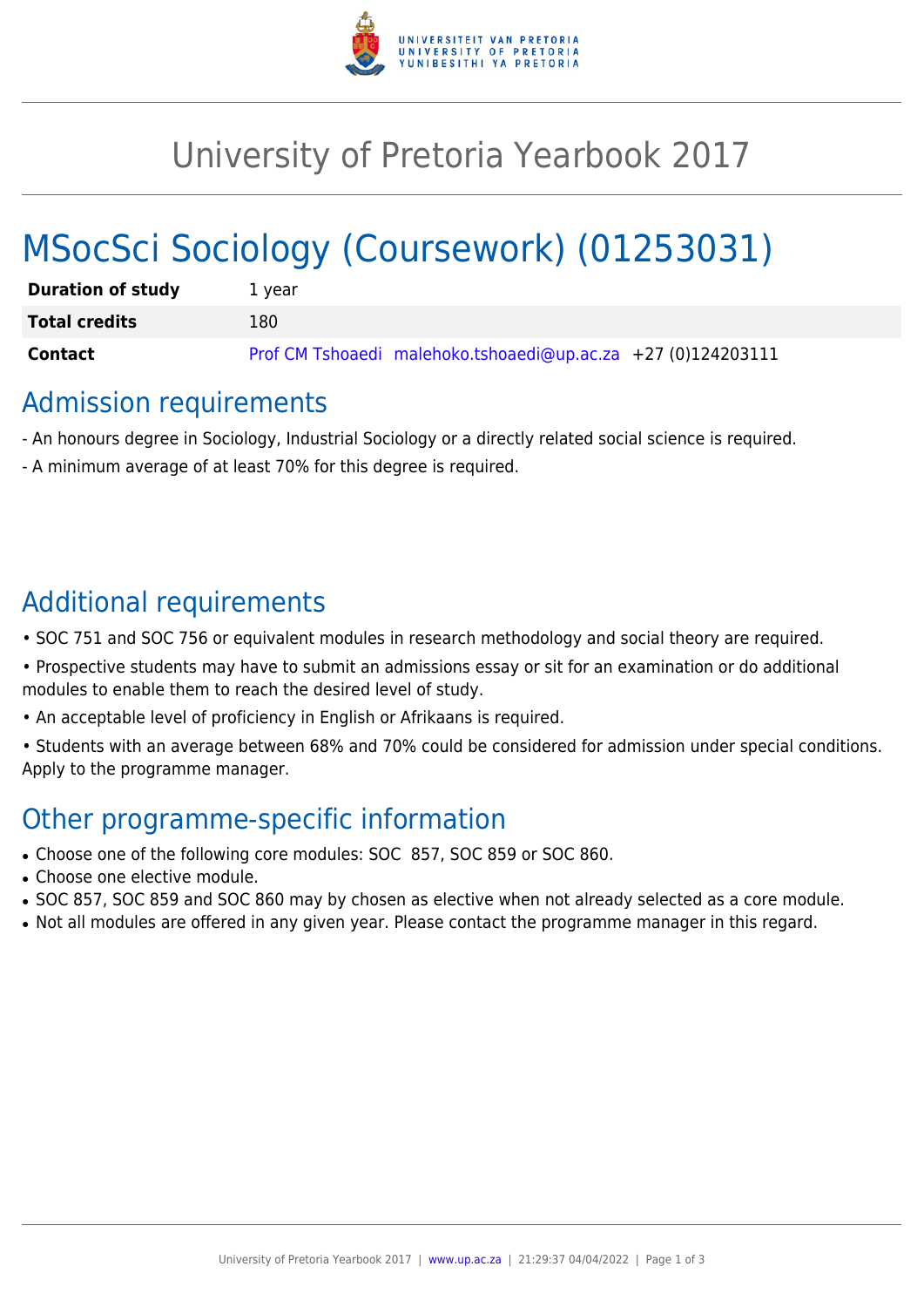

## Curriculum: Final year

#### **Minimum credits: 180**

Core modules

- SOC 895 Mini-dissertation: Sociology SOC 812 Advanced research methodology Select One of the following: SOC 857 Globalisation and development SOC 859 Identity, culture and society SOC 860 Civil society and state Elective modules One of the following: GNR 852 Gender studies SOC 830 Managing Conflict SOC 857 Globalisation and development\*\* SOC 858 The sociology of South Africa SOC 859 Identity, culture and society\*\* SOC 860 Civil society and state\*\* SOC 861 Gender, family and households
- SOC 862 Sociology of work and organisations

**Note:**

\*\*When not already selected as a core module

#### **Core modules**

[Advanced research methodology 812](https://www.up.ac.za/yearbooks/2017/modules/view/SOC 812) (SOC 812) - Credits: 30.00 [Globalisation and development 857](https://www.up.ac.za/yearbooks/2017/modules/view/SOC 857) (SOC 857) - Credits: 30.00 [Identity, culture and society 859](https://www.up.ac.za/yearbooks/2017/modules/view/SOC 859) (SOC 859) - Credits: 30.00 [Civil society and the state 860](https://www.up.ac.za/yearbooks/2017/modules/view/SOC 860) (SOC 860) - Credits: 30.00 [Mini-dissertation: Sociology 895](https://www.up.ac.za/yearbooks/2017/modules/view/SOC 895) (SOC 895) - Credits: 90.00

#### **Elective modules**

[Gender studies 852](https://www.up.ac.za/yearbooks/2017/modules/view/GNR 852) (GNR 852) - Credits: 30.00 [Managing conflict in the workplace 830](https://www.up.ac.za/yearbooks/2017/modules/view/SOC 830) (SOC 830) - Credits: 30.00 [Globalisation and development 857](https://www.up.ac.za/yearbooks/2017/modules/view/SOC 857) (SOC 857) - Credits: 30.00 [The sociology of South Africa 858](https://www.up.ac.za/yearbooks/2017/modules/view/SOC 858) (SOC 858) - Credits: 30.00 [Identity, culture and society 859](https://www.up.ac.za/yearbooks/2017/modules/view/SOC 859) (SOC 859) - Credits: 30.00 [Civil society and the state 860](https://www.up.ac.za/yearbooks/2017/modules/view/SOC 860) (SOC 860) - Credits: 30.00 [Gender, family and households 861](https://www.up.ac.za/yearbooks/2017/modules/view/SOC 861) (SOC 861) - Credits: 30.00 [Sociology of work and organisations 862](https://www.up.ac.za/yearbooks/2017/modules/view/SOC 862) (SOC 862) - Credits: 30.00